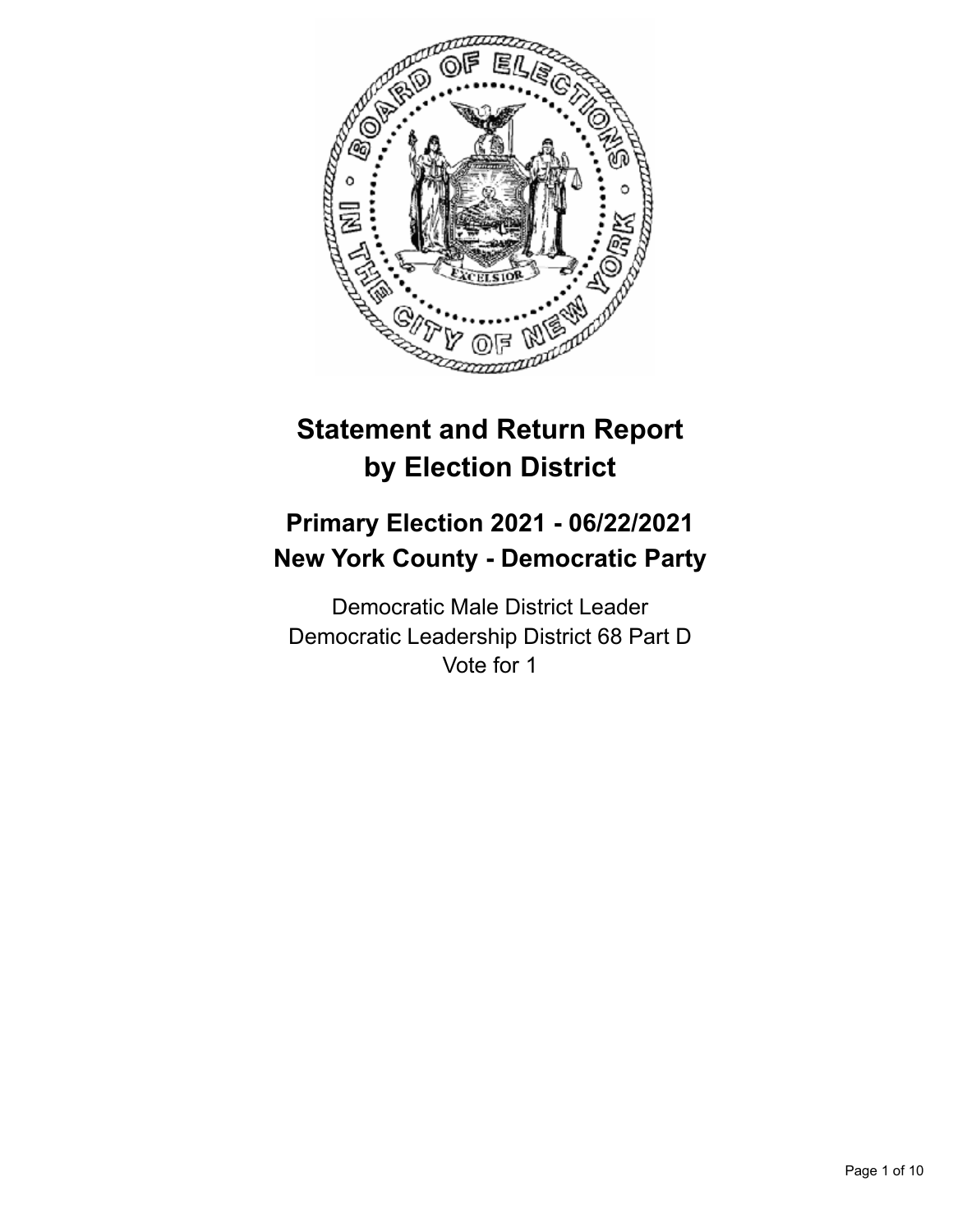

| <b>PUBLIC COUNTER</b>                                    | 248      |
|----------------------------------------------------------|----------|
| <b>MANUALLY COUNTED EMERGENCY</b>                        | 0        |
| ABSENTEE / MILITARY                                      | 32       |
| AFFIDAVIT                                                | 3        |
| <b>Total Ballots</b>                                     | 283      |
| Less - Inapplicable Federal/Special Presidential Ballots | $\Omega$ |
| <b>Total Applicable Ballots</b>                          | 283      |
| WILLIAM P. SMITH                                         | 114      |
| <b>KEITH LILLY</b>                                       | 77       |
| JOSE L. VEGA (WRITE-IN)                                  |          |
| NANCY YEH (WRITE-IN)                                     |          |
| XAVIER SANTIAGO (WRITE-IN)                               | 1        |
| <b>Total Votes</b>                                       | 194      |
| Unrecorded                                               | 89       |

# **034/68**

| <b>PUBLIC COUNTER</b>                                    | 176 |
|----------------------------------------------------------|-----|
| <b>MANUALLY COUNTED EMERGENCY</b>                        | 0   |
| ABSENTEE / MILITARY                                      | 21  |
| <b>AFFIDAVIT</b>                                         | 3   |
| <b>Total Ballots</b>                                     | 200 |
| Less - Inapplicable Federal/Special Presidential Ballots | 0   |
| <b>Total Applicable Ballots</b>                          | 200 |
| <b>WILLIAM P. SMITH</b>                                  | 61  |
| <b>KEITH LILLY</b>                                       | 91  |
| ELIZABETH R. CROTTY (WRITE-IN)                           | 1   |
| <b>KEVIN DURANT (WRITE-IN)</b>                           | 1   |
| <b>Total Votes</b>                                       | 154 |
| Unrecorded                                               | 46  |

| <b>PUBLIC COUNTER</b>                                    | 82       |
|----------------------------------------------------------|----------|
| MANUALLY COUNTED EMERGENCY                               | $\Omega$ |
| <b>ABSENTEE / MILITARY</b>                               | 5        |
| AFFIDAVIT                                                |          |
| <b>Total Ballots</b>                                     | 88       |
| Less - Inapplicable Federal/Special Presidential Ballots | $\Omega$ |
| <b>Total Applicable Ballots</b>                          | 88       |
| WILLIAM P. SMITH                                         | 44       |
| <b>KEITH LILLY</b>                                       | 35       |
| <b>Total Votes</b>                                       | 79       |
| Unrecorded                                               | 9        |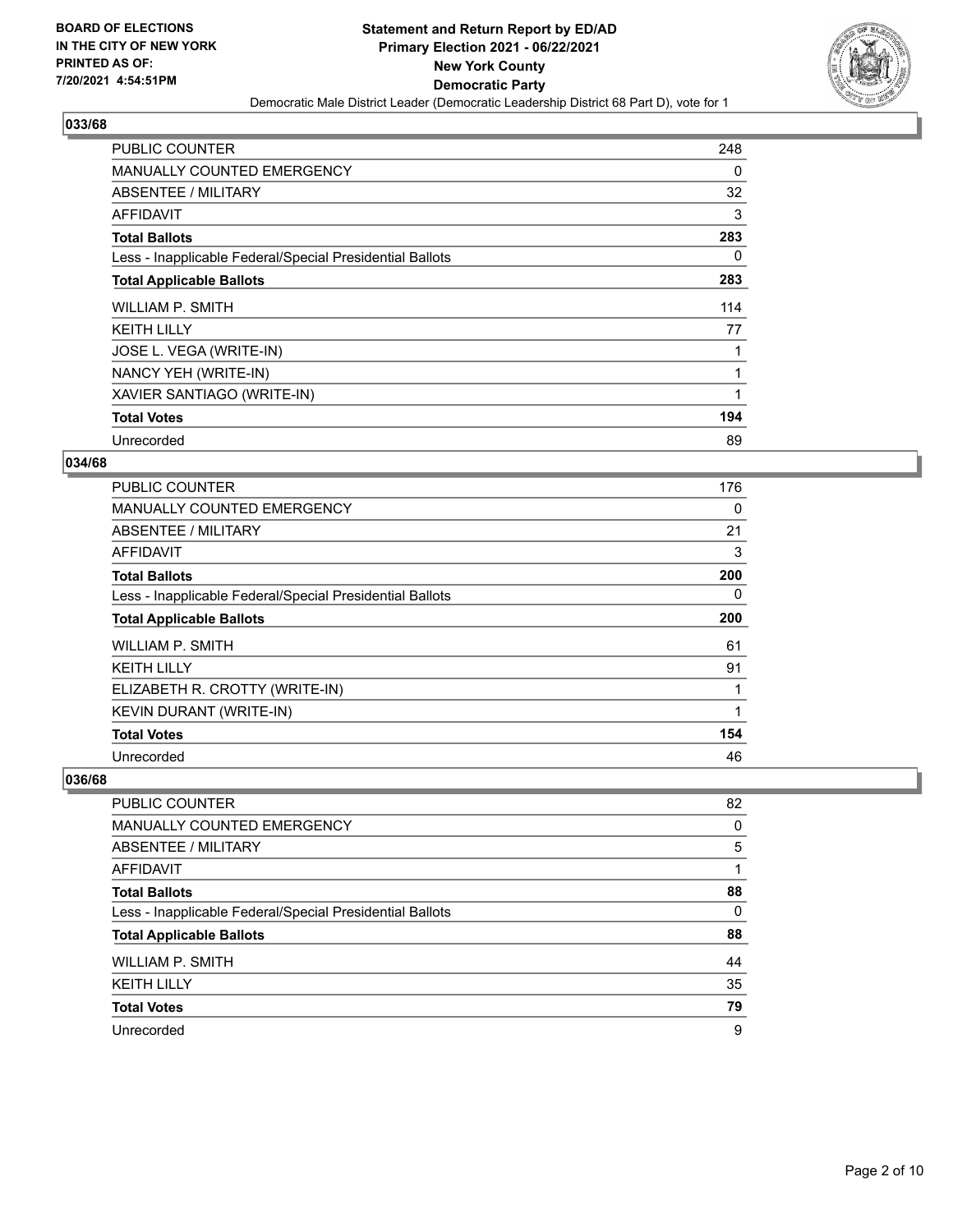

| PUBLIC COUNTER                                           | 186      |
|----------------------------------------------------------|----------|
| <b>MANUALLY COUNTED EMERGENCY</b>                        | 0        |
| ABSENTEE / MILITARY                                      | 24       |
| <b>AFFIDAVIT</b>                                         | 3        |
| <b>Total Ballots</b>                                     | 213      |
| Less - Inapplicable Federal/Special Presidential Ballots | $\Omega$ |
| <b>Total Applicable Ballots</b>                          | 213      |
| WILLIAM P. SMITH                                         | 80       |
| <b>KEITH LILLY</b>                                       | 76       |
| KEVIN PEREZ-MOLINA (WRITE-IN)                            |          |
| LEO LAUER (WRITE-IN)                                     |          |
| RYAN SUSENO (WRITE-IN)                                   | 1        |
| <b>Total Votes</b>                                       | 159      |
| Unrecorded                                               | 54       |

# **056/68**

| <b>PUBLIC COUNTER</b>                                    | 137            |
|----------------------------------------------------------|----------------|
| <b>MANUALLY COUNTED EMERGENCY</b>                        | 0              |
| ABSENTEE / MILITARY                                      | 14             |
| <b>AFFIDAVIT</b>                                         |                |
| <b>Total Ballots</b>                                     | 152            |
| Less - Inapplicable Federal/Special Presidential Ballots | $\Omega$       |
| <b>Total Applicable Ballots</b>                          | 152            |
| WILLIAM P. SMITH                                         | 49             |
| <b>KEITH LILLY</b>                                       | 53             |
| LUCIAN REYNOLDS (WRITE-IN)                               | $\overline{2}$ |
| <b>Total Votes</b>                                       | 104            |
| Unrecorded                                               | 48             |

| PUBLIC COUNTER                                           | 141      |
|----------------------------------------------------------|----------|
| MANUALLY COUNTED EMERGENCY                               | 0        |
| ABSENTEE / MILITARY                                      | 16       |
| AFFIDAVIT                                                | 1        |
| <b>Total Ballots</b>                                     | 158      |
| Less - Inapplicable Federal/Special Presidential Ballots | $\Omega$ |
| <b>Total Applicable Ballots</b>                          | 158      |
| WILLIAM P. SMITH                                         | 68       |
| <b>KEITH LILLY</b>                                       | 54       |
| BRIAN FORD (WRITE-IN)                                    |          |
| ERIC THOMPSON (WRITE-IN)                                 | 1        |
| <b>Total Votes</b>                                       | 124      |
| Unrecorded                                               | 34       |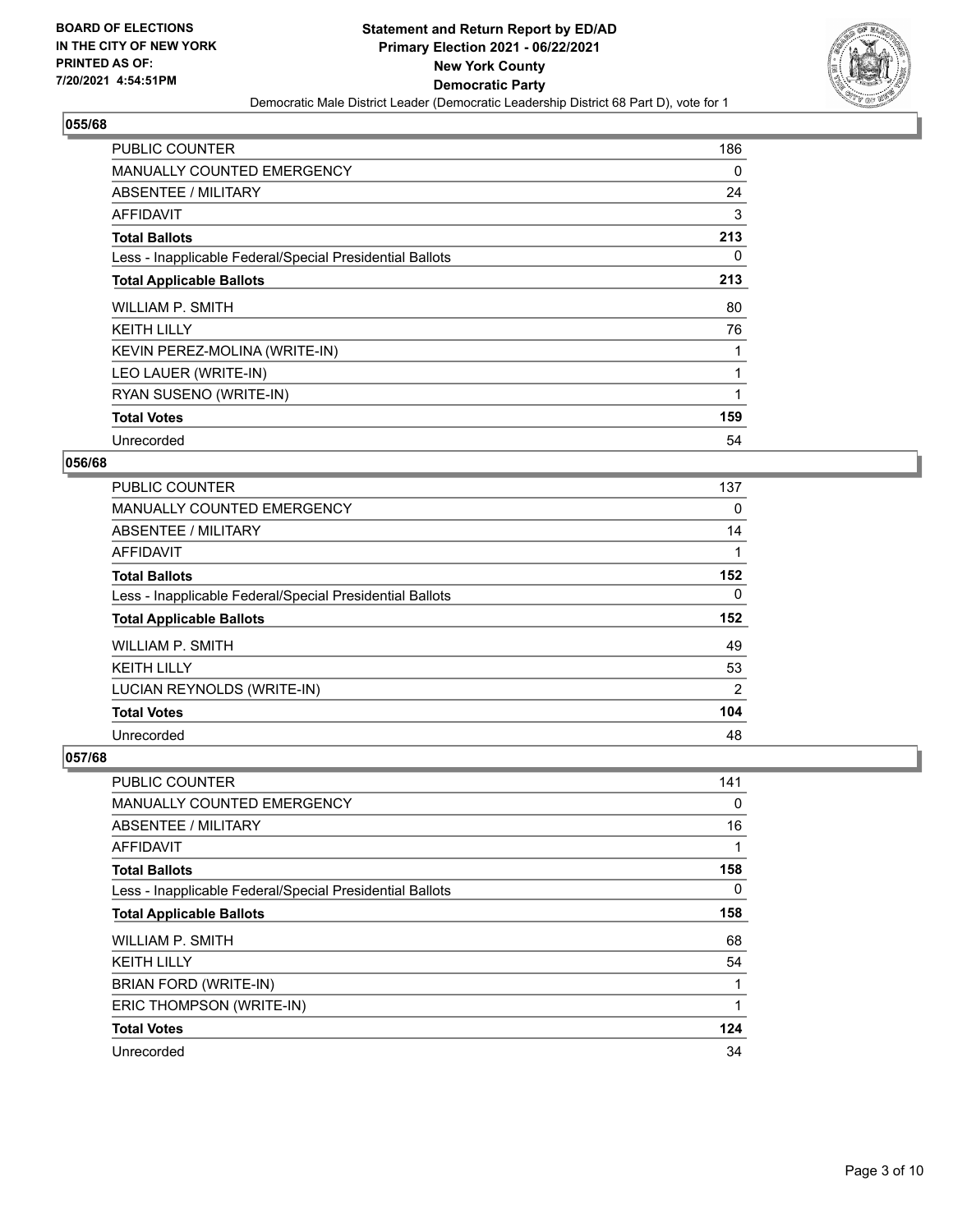

| <b>PUBLIC COUNTER</b>                                    | 103   |
|----------------------------------------------------------|-------|
| <b>MANUALLY COUNTED EMERGENCY</b>                        | 0     |
| ABSENTEE / MILITARY                                      | 5     |
| AFFIDAVIT                                                | 4     |
| <b>Total Ballots</b>                                     | 112   |
| Less - Inapplicable Federal/Special Presidential Ballots | 0     |
| <b>Total Applicable Ballots</b>                          | $112$ |
| WILLIAM P. SMITH                                         | 53    |
| <b>KEITH LILLY</b>                                       | 36    |
| UNATTRIBUTABLE WRITE-IN (WRITE-IN)                       | 1     |
| <b>Total Votes</b>                                       | 90    |
| Unrecorded                                               | 22    |

## **059/68**

| <b>PUBLIC COUNTER</b>                                    | 115      |
|----------------------------------------------------------|----------|
| MANUALLY COUNTED EMERGENCY                               | $\Omega$ |
| ABSENTEE / MILITARY                                      | 10       |
| <b>AFFIDAVIT</b>                                         |          |
| <b>Total Ballots</b>                                     | 126      |
| Less - Inapplicable Federal/Special Presidential Ballots | $\Omega$ |
| <b>Total Applicable Ballots</b>                          | 126      |
| WILLIAM P. SMITH                                         | 57       |
| <b>KEITH LILLY</b>                                       | 52       |
| <b>Total Votes</b>                                       | 109      |
| Unrecorded                                               | 17       |

| <b>PUBLIC COUNTER</b>                                    | 135      |
|----------------------------------------------------------|----------|
| MANUALLY COUNTED EMERGENCY                               | $\Omega$ |
| ABSENTEE / MILITARY                                      | 12       |
| AFFIDAVIT                                                |          |
| <b>Total Ballots</b>                                     | 148      |
| Less - Inapplicable Federal/Special Presidential Ballots | $\Omega$ |
| <b>Total Applicable Ballots</b>                          | 148      |
| WILLIAM P. SMITH                                         | 80       |
| <b>KEITH LILLY</b>                                       | 47       |
| <b>Total Votes</b>                                       | 127      |
| Unrecorded                                               | 21       |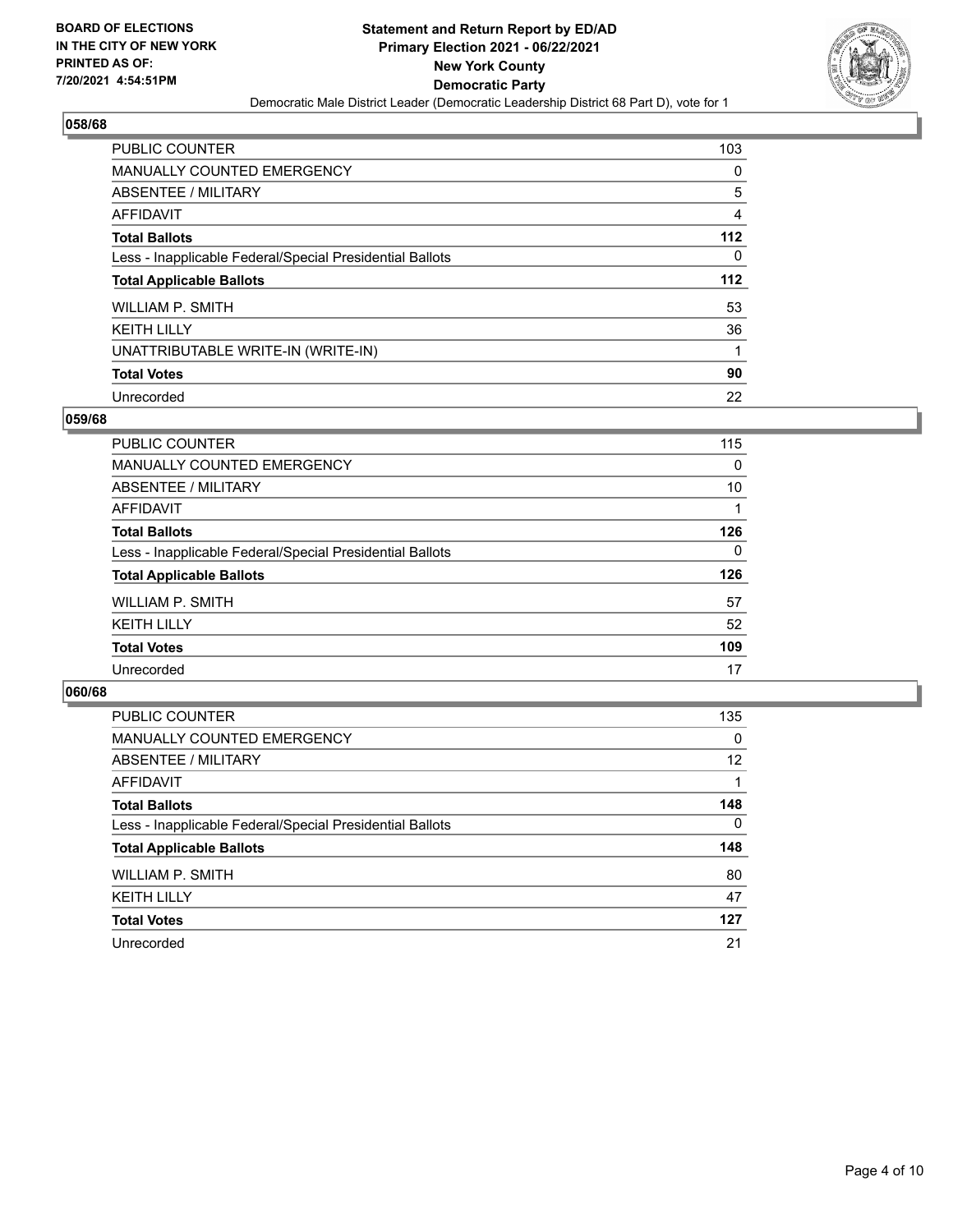

| PUBLIC COUNTER                                           | 123      |
|----------------------------------------------------------|----------|
| <b>MANUALLY COUNTED EMERGENCY</b>                        | 0        |
| <b>ABSENTEE / MILITARY</b>                               | 10       |
| <b>AFFIDAVIT</b>                                         | $\Omega$ |
| <b>Total Ballots</b>                                     | 133      |
| Less - Inapplicable Federal/Special Presidential Ballots | 0        |
| <b>Total Applicable Ballots</b>                          | 133      |
| <b>WILLIAM P. SMITH</b>                                  | 63       |
| <b>KEITH LILLY</b>                                       | 36       |
| <b>Total Votes</b>                                       | 99       |
| Unrecorded                                               | 34       |

## **062/68**

| <b>PUBLIC COUNTER</b>                                    | 132 |
|----------------------------------------------------------|-----|
| <b>MANUALLY COUNTED EMERGENCY</b>                        | 0   |
| <b>ABSENTEE / MILITARY</b>                               | 12  |
| <b>AFFIDAVIT</b>                                         | 0   |
| <b>Total Ballots</b>                                     | 144 |
| Less - Inapplicable Federal/Special Presidential Ballots | 0   |
| <b>Total Applicable Ballots</b>                          | 144 |
| <b>WILLIAM P. SMITH</b>                                  | 61  |
| <b>KEITH LILLY</b>                                       | 56  |
| BEVERLY MACFARLANE (WRITE-IN)                            |     |
| WILLIAM ALLEN (WRITE-IN)                                 |     |
| <b>Total Votes</b>                                       | 119 |
| Unrecorded                                               | 25  |
|                                                          |     |

| <b>PUBLIC COUNTER</b>                                    | 105      |
|----------------------------------------------------------|----------|
| <b>MANUALLY COUNTED EMERGENCY</b>                        | $\Omega$ |
| ABSENTEE / MILITARY                                      | 4        |
| AFFIDAVIT                                                | 4        |
| <b>Total Ballots</b>                                     | 113      |
| Less - Inapplicable Federal/Special Presidential Ballots | 0        |
| <b>Total Applicable Ballots</b>                          | 113      |
| WILLIAM P. SMITH                                         | 53       |
| <b>KEITH LILLY</b>                                       | 30       |
| <b>Total Votes</b>                                       | 83       |
| Unrecorded                                               | 30       |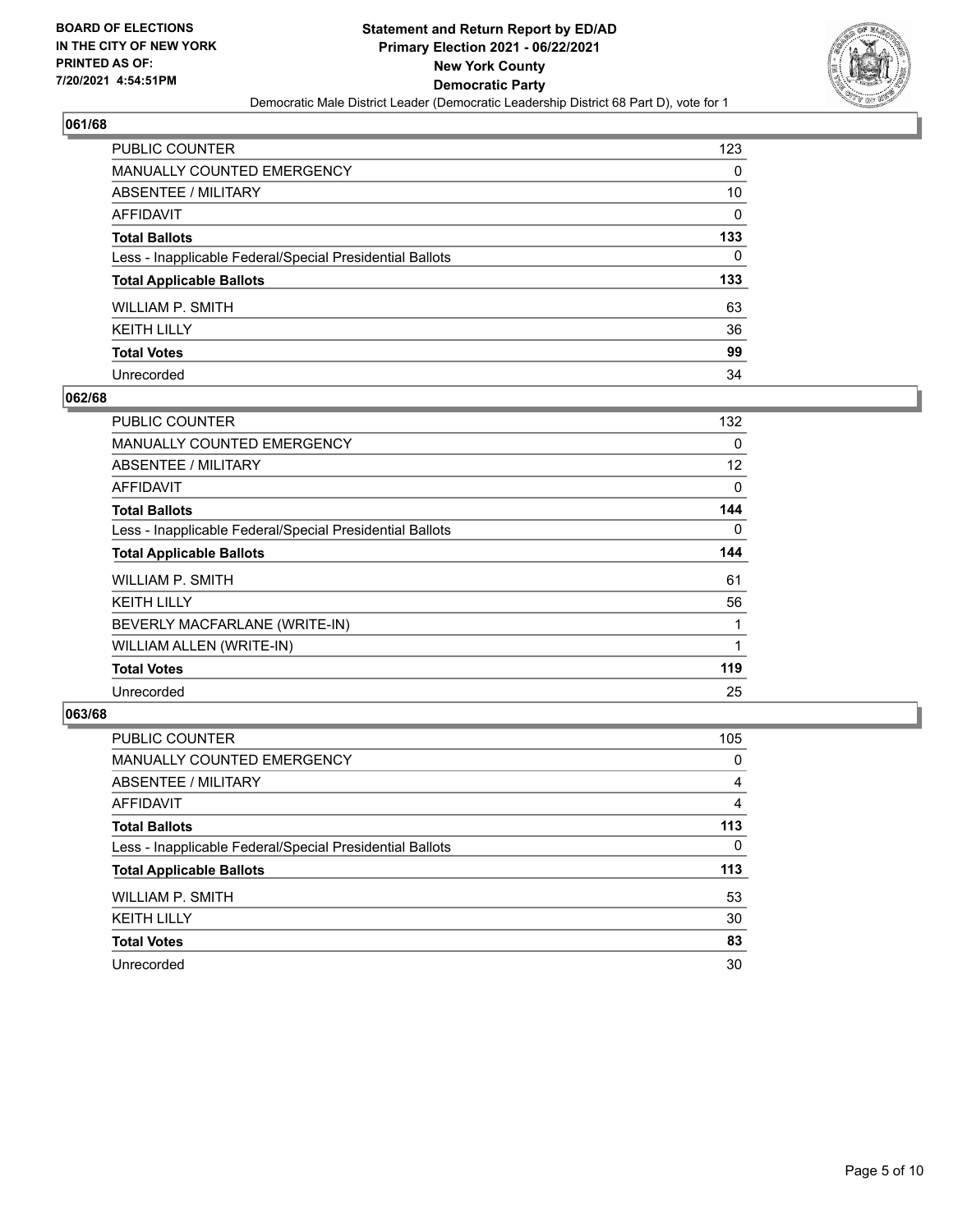

| <b>PUBLIC COUNTER</b>                                    | 186 |
|----------------------------------------------------------|-----|
| <b>MANUALLY COUNTED EMERGENCY</b>                        | 0   |
| <b>ABSENTEE / MILITARY</b>                               | 17  |
| AFFIDAVIT                                                |     |
| <b>Total Ballots</b>                                     | 204 |
| Less - Inapplicable Federal/Special Presidential Ballots | 0   |
| <b>Total Applicable Ballots</b>                          | 204 |
| WILLIAM P. SMITH                                         | 86  |
| <b>KEITH LILLY</b>                                       | 57  |
| KENNETH COOPER JR (WRITE-IN)                             |     |
| RAYMOND M. PENA ALMONTE (WRITE-IN)                       |     |
| UNATTRIBUTABLE WRITE-IN (WRITE-IN)                       |     |
| <b>Total Votes</b>                                       | 146 |
| Unrecorded                                               | 58  |

# **080/68**

| <b>PUBLIC COUNTER</b>                                    | 333      |
|----------------------------------------------------------|----------|
| MANUALLY COUNTED EMERGENCY                               | 0        |
| ABSENTEE / MILITARY                                      | 41       |
| <b>AFFIDAVIT</b>                                         | 4        |
| <b>Total Ballots</b>                                     | 378      |
| Less - Inapplicable Federal/Special Presidential Ballots | $\Omega$ |
| <b>Total Applicable Ballots</b>                          | 378      |
| WILLIAM P. SMITH                                         | 148      |
| <b>KEITH LILLY</b>                                       | 123      |
| GLORIBELLE PEREZ (WRITE-IN)                              |          |
| UNATTRIBUTABLE WRITE-IN (WRITE-IN)                       | 1        |
| <b>Total Votes</b>                                       | 273      |
| Unrecorded                                               | 105      |

| PUBLIC COUNTER                                           | 66       |
|----------------------------------------------------------|----------|
| MANUALLY COUNTED EMERGENCY                               | $\Omega$ |
| ABSENTEE / MILITARY                                      | 8        |
| AFFIDAVIT                                                | 0        |
| <b>Total Ballots</b>                                     | 74       |
| Less - Inapplicable Federal/Special Presidential Ballots | $\Omega$ |
| <b>Total Applicable Ballots</b>                          | 74       |
| <b>WILLIAM P. SMITH</b>                                  | 31       |
| <b>KEITH LILLY</b>                                       | 21       |
| <b>Total Votes</b>                                       | 52       |
| Unrecorded                                               | 22       |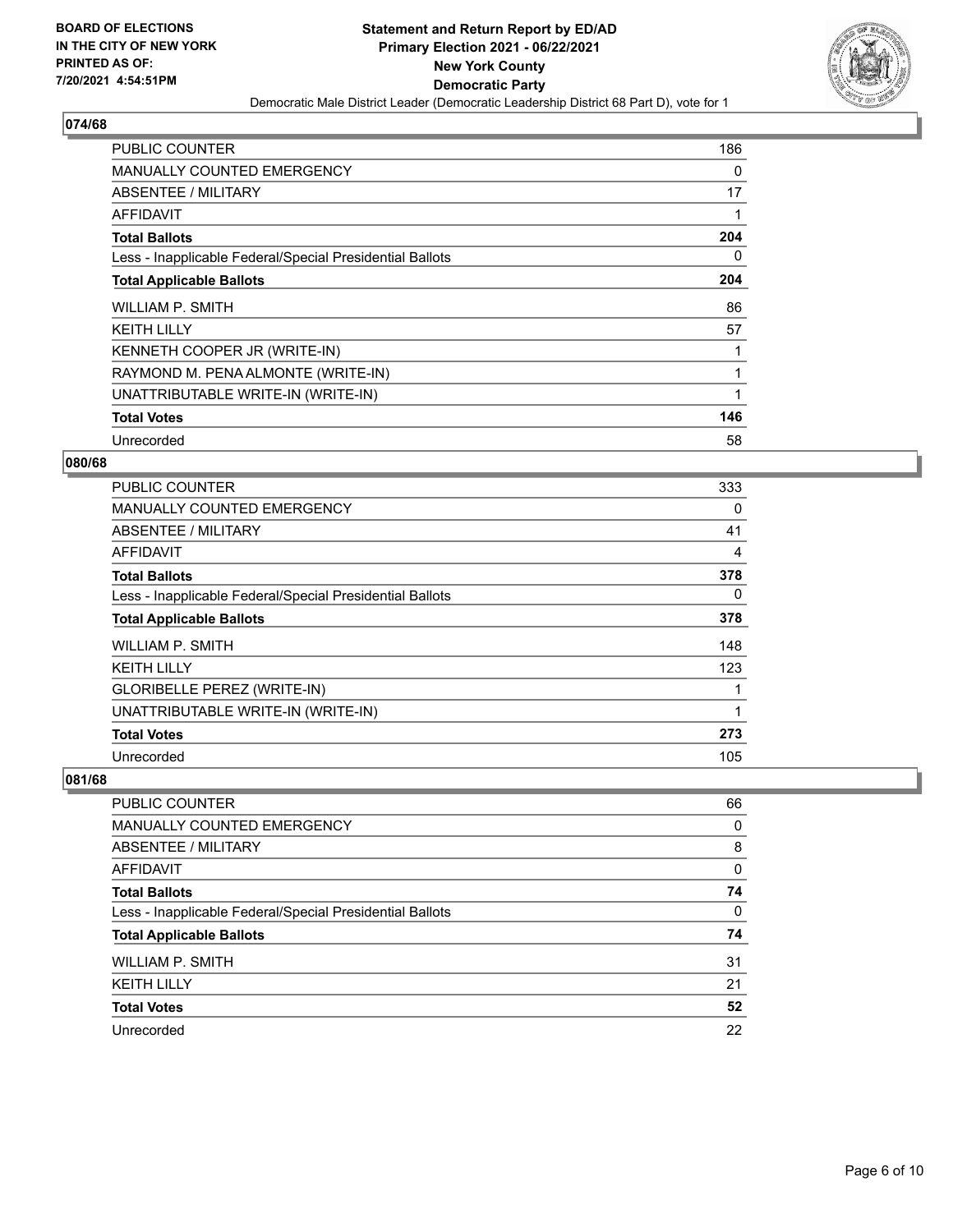

| <b>PUBLIC COUNTER</b>                                    | 276 |
|----------------------------------------------------------|-----|
| <b>MANUALLY COUNTED EMERGENCY</b>                        | 0   |
| <b>ABSENTEE / MILITARY</b>                               | 40  |
| AFFIDAVIT                                                | 0   |
| <b>Total Ballots</b>                                     | 316 |
| Less - Inapplicable Federal/Special Presidential Ballots | 0   |
| <b>Total Applicable Ballots</b>                          | 316 |
| WILLIAM P. SMITH                                         | 147 |
| <b>KEITH LILLY</b>                                       | 102 |
| ANDRE YANG (WRITE-IN)                                    |     |
| DEREK F. STAMPONE (WRITE-IN)                             |     |
| UNATTRIBUTABLE WRITE-IN (WRITE-IN)                       |     |
| <b>Total Votes</b>                                       | 252 |
| Unrecorded                                               | 64  |

# **083/68**

| <b>PUBLIC COUNTER</b>                                    | 205      |
|----------------------------------------------------------|----------|
| MANUALLY COUNTED EMERGENCY                               | 0        |
| ABSENTEE / MILITARY                                      | 18       |
| <b>AFFIDAVIT</b>                                         | $\Omega$ |
| <b>Total Ballots</b>                                     | 223      |
| Less - Inapplicable Federal/Special Presidential Ballots | 0        |
| <b>Total Applicable Ballots</b>                          | 223      |
| WILLIAM P. SMITH                                         | 95       |
| <b>KEITH LILLY</b>                                       | 62       |
| UNATTRIBUTABLE WRITE-IN (WRITE-IN)                       |          |
| <b>Total Votes</b>                                       | 158      |
| Unrecorded                                               | 65       |

| <b>PUBLIC COUNTER</b>                                    | 88 |
|----------------------------------------------------------|----|
| MANUALLY COUNTED EMERGENCY                               | 0  |
| ABSENTEE / MILITARY                                      | 4  |
| AFFIDAVIT                                                | 0  |
| <b>Total Ballots</b>                                     | 92 |
| Less - Inapplicable Federal/Special Presidential Ballots | 0  |
| <b>Total Applicable Ballots</b>                          | 92 |
| WILLIAM P. SMITH                                         | 39 |
| <b>KEITH LILLY</b>                                       | 37 |
| <b>Total Votes</b>                                       | 76 |
| Unrecorded                                               | 16 |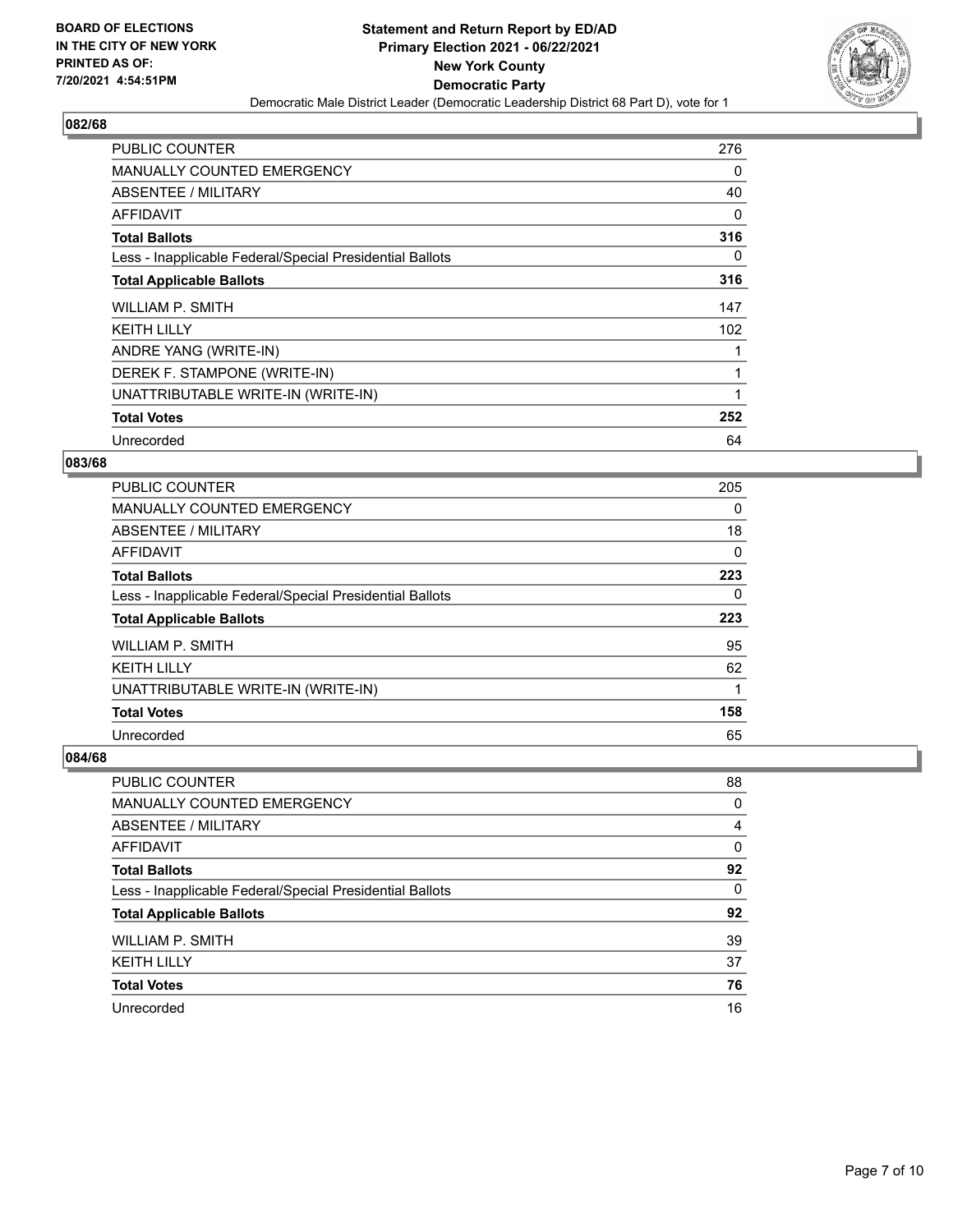

| <b>PUBLIC COUNTER</b>                                    | 111 |
|----------------------------------------------------------|-----|
| MANUALLY COUNTED EMERGENCY                               | 0   |
| ABSENTEE / MILITARY                                      | 16  |
| AFFIDAVIT                                                | 0   |
| <b>Total Ballots</b>                                     | 127 |
| Less - Inapplicable Federal/Special Presidential Ballots | 0   |
| <b>Total Applicable Ballots</b>                          | 127 |
| WILLIAM P. SMITH                                         | 39  |
| <b>KEITH LILLY</b>                                       | 64  |
| <b>Total Votes</b>                                       | 103 |
| Unrecorded                                               | 24  |

## **106/68 COMBINED into: 082/68**

#### **108/68**

| <b>PUBLIC COUNTER</b>                                    | 82       |
|----------------------------------------------------------|----------|
| MANUALLY COUNTED EMERGENCY                               | $\Omega$ |
| ABSENTEE / MILITARY                                      | 4        |
| AFFIDAVIT                                                | $\Omega$ |
| <b>Total Ballots</b>                                     | 86       |
| Less - Inapplicable Federal/Special Presidential Ballots | $\Omega$ |
| <b>Total Applicable Ballots</b>                          | 86       |
| WILLIAM P. SMITH                                         | 47       |
| <b>KEITH LILLY</b>                                       | 29       |
| <b>Total Votes</b>                                       | 76       |
| Unrecorded                                               | 10       |
|                                                          |          |

| <b>PUBLIC COUNTER</b>                                    | 138      |
|----------------------------------------------------------|----------|
| <b>MANUALLY COUNTED EMERGENCY</b>                        | $\Omega$ |
| ABSENTEE / MILITARY                                      | 11       |
| <b>AFFIDAVIT</b>                                         |          |
| <b>Total Ballots</b>                                     | 150      |
| Less - Inapplicable Federal/Special Presidential Ballots | 0        |
| <b>Total Applicable Ballots</b>                          | 150      |
| WILLIAM P. SMITH                                         | 49       |
| <b>KEITH LILLY</b>                                       | 59       |
| <b>Total Votes</b>                                       | 108      |
| Unrecorded                                               | 42       |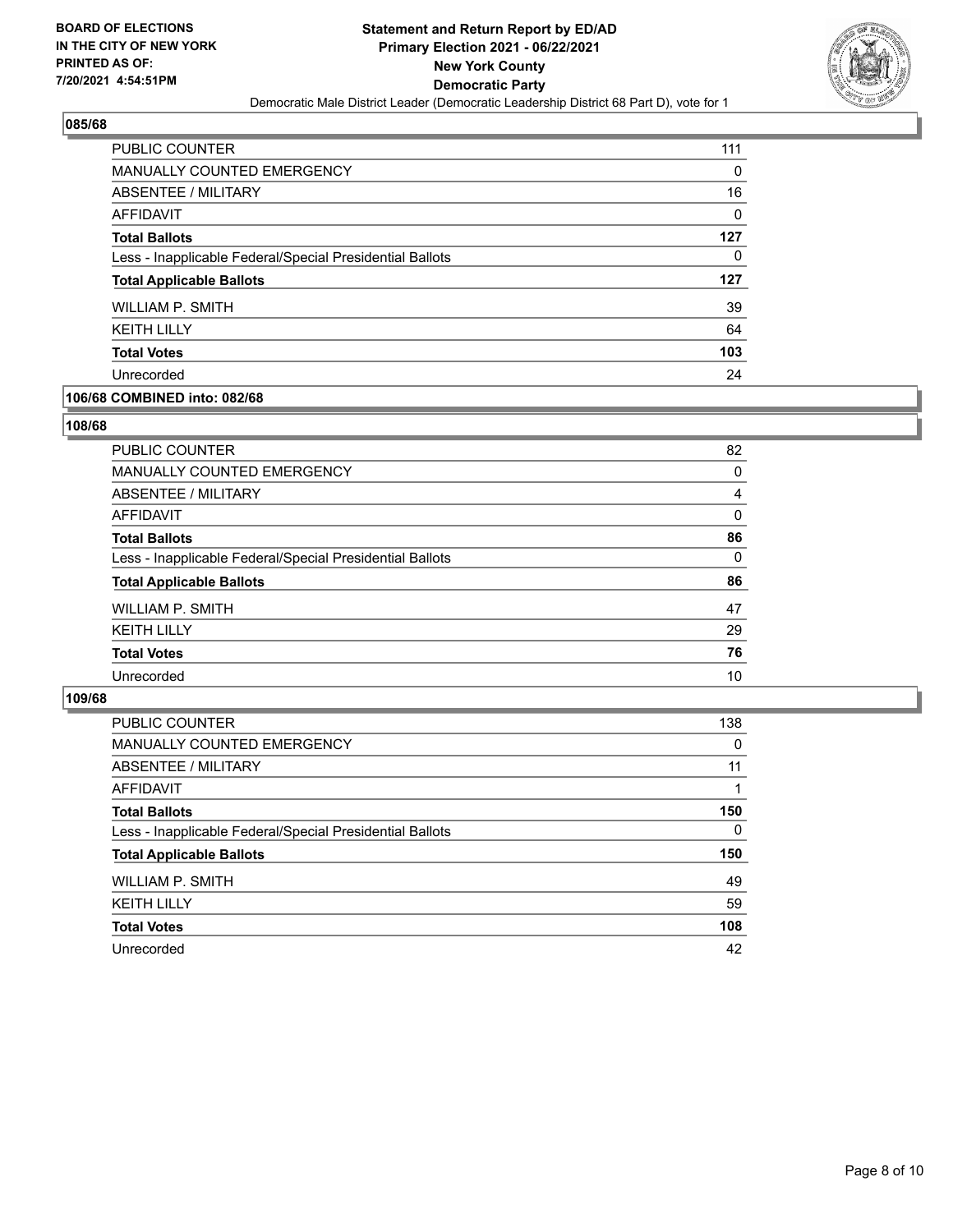

| PUBLIC COUNTER                                           | 64 |
|----------------------------------------------------------|----|
| MANUALLY COUNTED EMERGENCY                               | 0  |
| ABSENTEE / MILITARY                                      | 9  |
| AFFIDAVIT                                                | 0  |
| Total Ballots                                            | 73 |
| Less - Inapplicable Federal/Special Presidential Ballots | 0  |
| <b>Total Applicable Ballots</b>                          | 73 |
| WILLIAM P. SMITH                                         | 37 |
| KEITH LILLY                                              | 25 |
| <b>Total Votes</b>                                       | 62 |
| Unrecorded                                               | 11 |

## **114/68**

| PUBLIC COUNTER                                           | 62       |
|----------------------------------------------------------|----------|
| <b>MANUALLY COUNTED EMERGENCY</b>                        | 0        |
| ABSENTEE / MILITARY                                      | 4        |
| AFFIDAVIT                                                | $\Omega$ |
| <b>Total Ballots</b>                                     | 66       |
| Less - Inapplicable Federal/Special Presidential Ballots | $\Omega$ |
| <b>Total Applicable Ballots</b>                          | 66       |
| WILLIAM P. SMITH                                         | 39       |
| <b>KEITH LILLY</b>                                       | 19       |
| <b>Total Votes</b>                                       | 58       |
| Unrecorded                                               | 8        |

| <b>PUBLIC COUNTER</b>                                    | 68 |
|----------------------------------------------------------|----|
| <b>MANUALLY COUNTED EMERGENCY</b>                        | 0  |
| ABSENTEE / MILITARY                                      | 7  |
| AFFIDAVIT                                                | 0  |
| <b>Total Ballots</b>                                     | 75 |
| Less - Inapplicable Federal/Special Presidential Ballots | 0  |
| <b>Total Applicable Ballots</b>                          | 75 |
| WILLIAM P. SMITH                                         | 22 |
| <b>KEITH LILLY</b>                                       | 40 |
| <b>Total Votes</b>                                       | 62 |
| Unrecorded                                               | 13 |